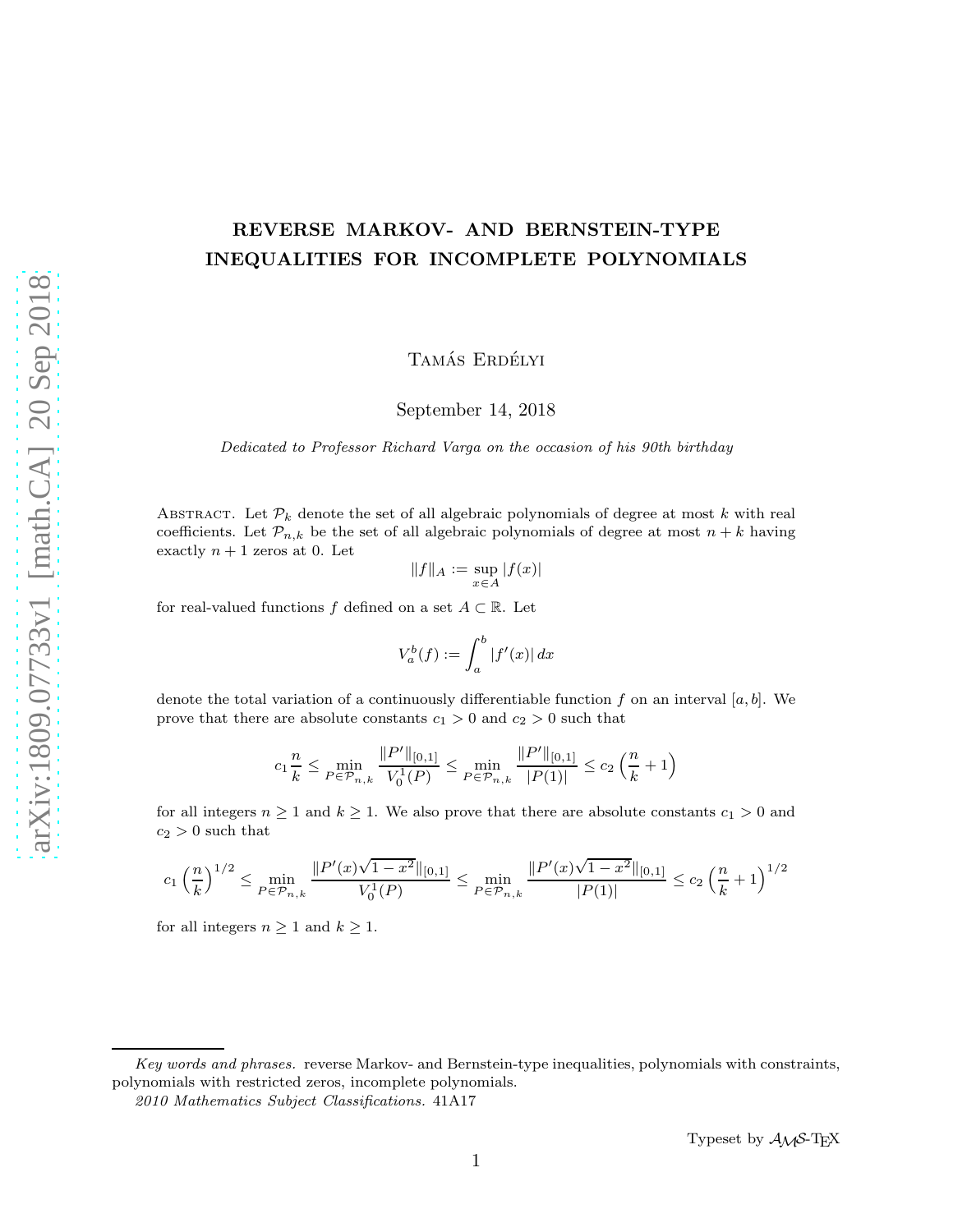#### 1. Introduction and Notation

In April, 2018, A. Eskenazis and P. Ivanisvili [8] asked me if I knew polynomial inequalities of a certain type. The inequalities they were interested in looked to me immediately as reverse (or inverse) Markov- and Bernstein-type inequalities for incomplete polynomials on the interval  $[0, 1]$ , but I have not been aware of any such inequalities in the literature. This short paper is a result of an effort to answer the questions raised by A. Eskenazis and P. Ivanisvili [8]. G.G. Lorentz, M. von Golitschek, and Y. Makovoz devotes Chapter 3 of their book [12] to incomplete polynomials. E.B. Saff and R.S. Varga were among the researches having contributed significantly to this topic. See [17] and [18], for instance. See also [1] written by I. Borosh, C.K. Chui, and P.W. Smith. Reverse Markov- and Bernstein type inequalities were first studied by P. Turán  $[19]$  and J. Erőd  $[7]$  in 1939. The research on Turán and Erőd type reverses of Markov- and Bernstein-type inequalities suddenly got a new impulse in 2006 in large part by the work of Sz. Révész  $[15]$ , and several paper have been publishes on such inequalities in recent years, see  $[5]$ ,  $[6]$ ,  $[9]$ ,  $[10]$ ,  $[11]$ ,  $[13]$ ,  $[14]$ ,  $[16]$ , [20], and [21], for example.

Let  $\mathcal{P}_k$  denote the set of all algebraic polynomials of degree at most k with real coefficients. Let  $\mathcal{P}_{n,k}$  be the set of all algebraic polynomials of degree at most  $n + k$  having exactly  $n + 1$  zeros at 0. That is, every  $P \in \mathcal{P}_{n,k}$  is of the form

$$
P(x) = x^{n+1} R(x) , \qquad R \in \mathcal{P}_{k-1} .
$$

Let

$$
||f||_A := \sup_{x \in A} |f(x)|
$$

for real-valued functions f defined on a set  $A \subset \mathbb{R}$ . Let

$$
V_a^b(f) := \int_a^b |f'(x)| dx
$$

denote the total variation of a continuously differentiable function f on an interval  $[a, b]$ .

2. New Results

**Theorem 2.1.** There are absolute constants  $c_1 > 0$  and  $c_2 > 0$  such that

$$
c_1 \frac{n}{k} \le \min_{P \in \mathcal{P}_{n,k}} \frac{\|P'\|_{[0,1]}}{V_0^1(P)} \le \min_{P \in \mathcal{P}_{n,k}} \frac{\|P'\|_{[0,1]}}{|P(1)|} \le c_2 \left(\frac{n}{k} + 1\right)
$$

for all integers  $n \geq 1$  and  $k \geq 1$ . Here  $c_1 = 1/12$  is a suitable choice.

**Theorem 2.2.** There are absolute constants  $c_1 > 0$  and  $c_2 > 0$  such that

$$
c_1 \left(\frac{n}{k}\right)^{1/2} \le \min_{P \in \mathcal{P}_{n,k}} \frac{\|P'(x)\sqrt{1-x^2}\|_{[0,1]}}{V_0^1(P)} \le \min_{P \in \mathcal{P}_{n,k}} \frac{\|P'(x)\sqrt{1-x^2}\|_{[0,1]}}{|P(1)|} \le c_2 \left(\frac{n}{k}+1\right)^{1/2}
$$

for all integers  $n \geq 1$  and  $k \geq 1$ . Here  $c_1 = 1/6$  is a suitable choice.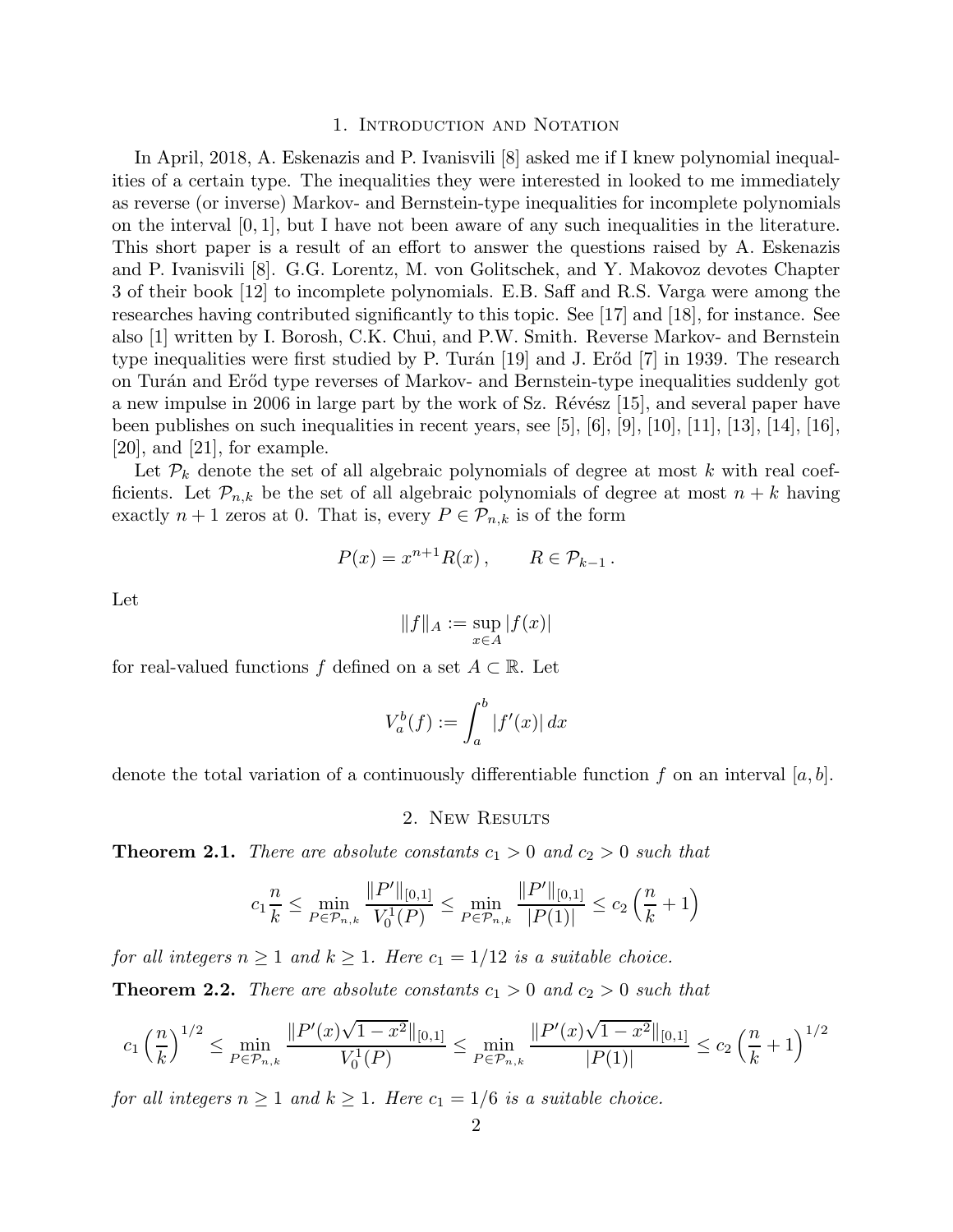#### 3. Lemmas

Our first lemma is a simple consequence of the well known Chebyshev's inequality (see p. 235 of [4], for instance) on the growth of polynomials.

Lemma 3.1. We have

$$
|Q(x)| \le |2x|^k ||Q||_{[-1,1]}, \qquad x \in \mathbb{R} \setminus (-1,1),
$$

for every  $Q \in \mathcal{P}_k$ ,  $k \geq 0$ .

The following lemma follows from Lemma 3.1 by a simple linear transformation.

**Lemma 3.2.** Let  $a, b \in \mathbb{R}$  and  $a < b$ . We have

$$
|Q(x)| \le \left|\frac{4x - 2(a+b)}{b-a}\right|^k ||Q||_{[a,b]}, \qquad x \in \mathbb{R} \setminus (a,b),
$$

for every  $Q \in \mathcal{P}_k$ ,  $k \geq 0$ .

Our next lemma is a special case of Lemma 3.2.

**Lemma 3.3.** Let  $a, b \in \mathbb{R}$  and  $a < b$ . We have

$$
|Q(x)^{2}(1-x^{2})| \leq \left|\frac{4x-2(a+b)}{b-a}\right|^{2k} ||Q(u)^{2}(1-u^{2})||_{[a,b]}, \qquad x \in \mathbb{R} \setminus (a,b),
$$

for every  $Q \in \mathcal{P}_{k-1}$ ,  $k \geq 1$ .

We will use Lemmas 3.2 and 3.3 to prove our next couple of lemmas.

**Lemma 3.4.** Let  $n \ge 1$  and  $k \ge 1$  be integers, and let  $S(x) := x^n R(x)$  with  $R \in \mathcal{P}_k$ . We have

$$
|S(x)| \leq x^{n/2} ||S||_{[0,1]}, \qquad x \in [0, 1-10k/n].
$$

**Lemma 3.5.** Let  $n \geq 1$  and  $k \geq 1$  be integers, and let  $S(x) := x^n Q(x) \sqrt{1-x^2}$  with  $Q \in \mathcal{P}_{k-1}$ . We have

$$
|S(x)| \leq x^{n/2} ||S||_{[0,1]}, \qquad x \in [0, 1-10k/n].
$$

To prove the upper bounds in Theorems 2.1 and 2.2 we need the following result proved in [2].

**Lemma 3.6.** Let  $\nu \geq 0$  and  $\kappa \geq 1$  be nonnegative integers. There is an absolute constant  $c_3 > 0$  such that

$$
|P'(x)| \le c_3 \left(\frac{(\nu + \kappa)\kappa}{x(1-x)}\right)^{1/2} ||P||_{[0,1]}, \qquad x \in (0,1),
$$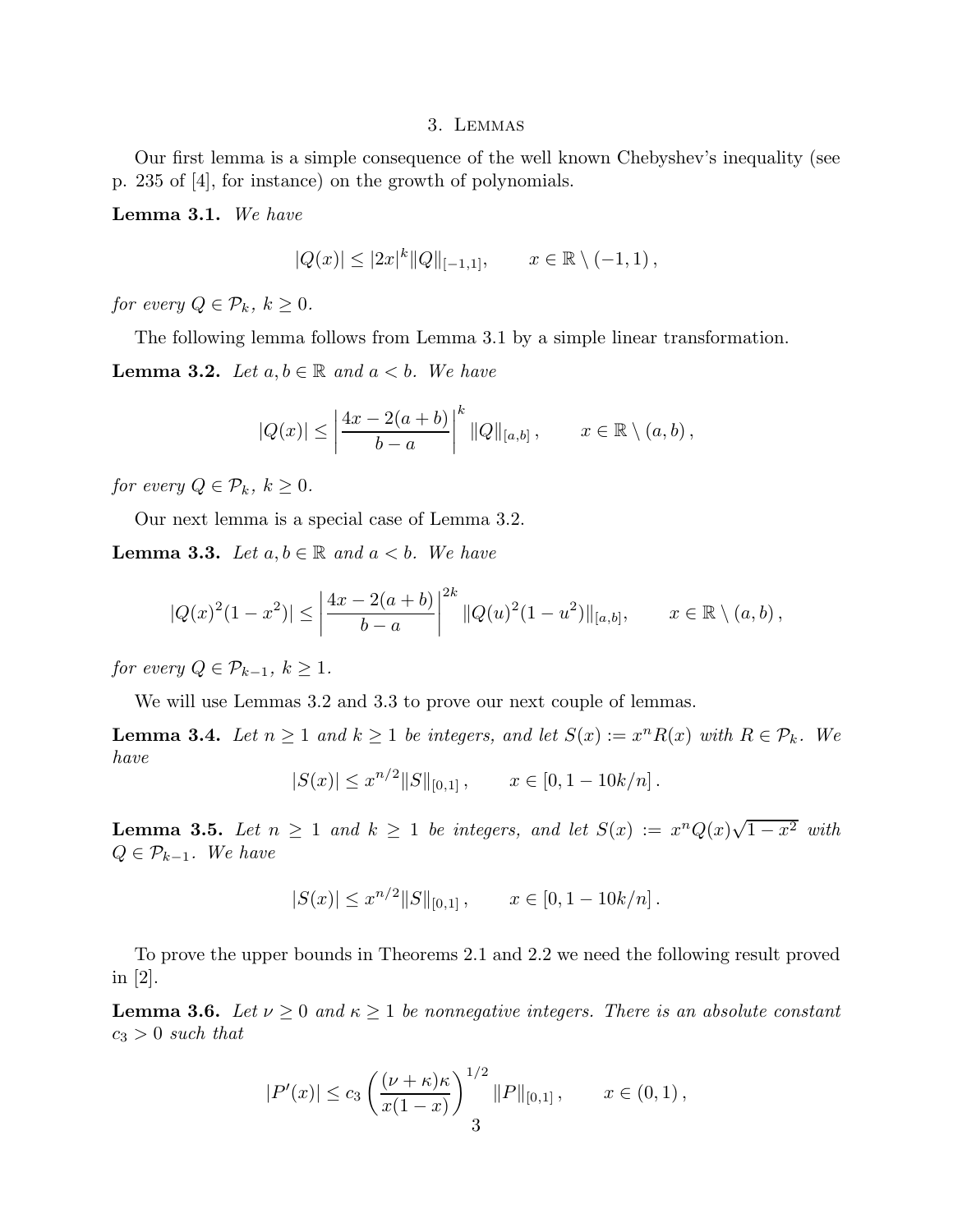for every polynomial  $P \in \mathcal{P}_{\nu+\kappa}$  having at most  $\kappa$  zeros in the open disk with diameter  $(0, 1)$ .

Let  $k \geq 1$  be an integer. We define

$$
\alpha_j = 1 + \cos\left(\pi \frac{2j-1}{4k}\right), \quad j = 1, 2, ..., k.
$$

Let  $n = 2k + m$ , where  $m \ge 1$  is an integer. Let  $1 > \gamma_1 > \gamma_2 > \cdots > \gamma_k > 0$  be defined by

$$
\gamma_j := \frac{\alpha_j - (1 - m/k)}{1 + m/k}, \qquad j = 1, 2, ..., k.
$$

Let  $q_n \in \mathcal{P}_n$  be the unique polynomial of the form

$$
q_n(x) = (x+1)^{n-k} \prod_{j=1}^k (x - \rho_j)
$$

equioscillating  $k + 1$  times on  $[-1, 1]$  between  $-1$  and 1, that is, there are

$$
1 = x_0 > x_1 > \dots > x_k > -1
$$

satisfying

$$
q_n(x_j) = (-1)^j = (-1)^j ||q_n||_{[-1,1]}, \qquad j = 0, 1, \ldots, k.
$$

To prove the upper bounds in Theorems 2.1 and 2.2 we also need the following lemma stating a key observation from the proof of Lemma 4 in [2].

**Lemma 3.7.** With notation introduced above we have  $\rho_j \leq \gamma_j$  for each  $j = 1, 2, \ldots, k$ . As a consequence, there is an absolute constant  $c_4 > 0$  such that

$$
\rho_j \le 1 - \frac{c_4 j^2}{nk}, \qquad j = 1, 2, \dots, k.
$$

For our purpose to prove the upper bounds in Theorems 2.1 and 2.2 the following version of Lemma 3.7 will be convenient for us.

**Lemma 3.8.** Let  $1 \leq \kappa \leq \nu - 1$  be integers. Let  $T := T_{\nu,\kappa}$  be the Chebyshev polynomial for the Müntz space

$$
\mathrm{span}\{x^{\nu}, x^{\nu+1}, \ldots, x^{\nu+\kappa}\}
$$

on [0, 1] normalized so that  $T(1) = 1$ . Denote the zeros of T in  $(0, 1)$  by

$$
\beta_1 > \beta_2 > \cdots > \beta_{\kappa}.
$$

We have

$$
\beta_j \le 1 - \frac{c_4 j^2}{(\nu + \kappa)\kappa} \le 1 - \frac{c_4 j^2}{\nu \kappa}, \qquad j = 1, 2, \dots, \kappa,
$$

where  $c_4 > 0$  is the absolute constant appearing in Lemma 3.7.

In fact, what we need in the proofs of the upper bounds in Theorems 2.1 and 2.2 is the following easy consequence of Lemma 3.8.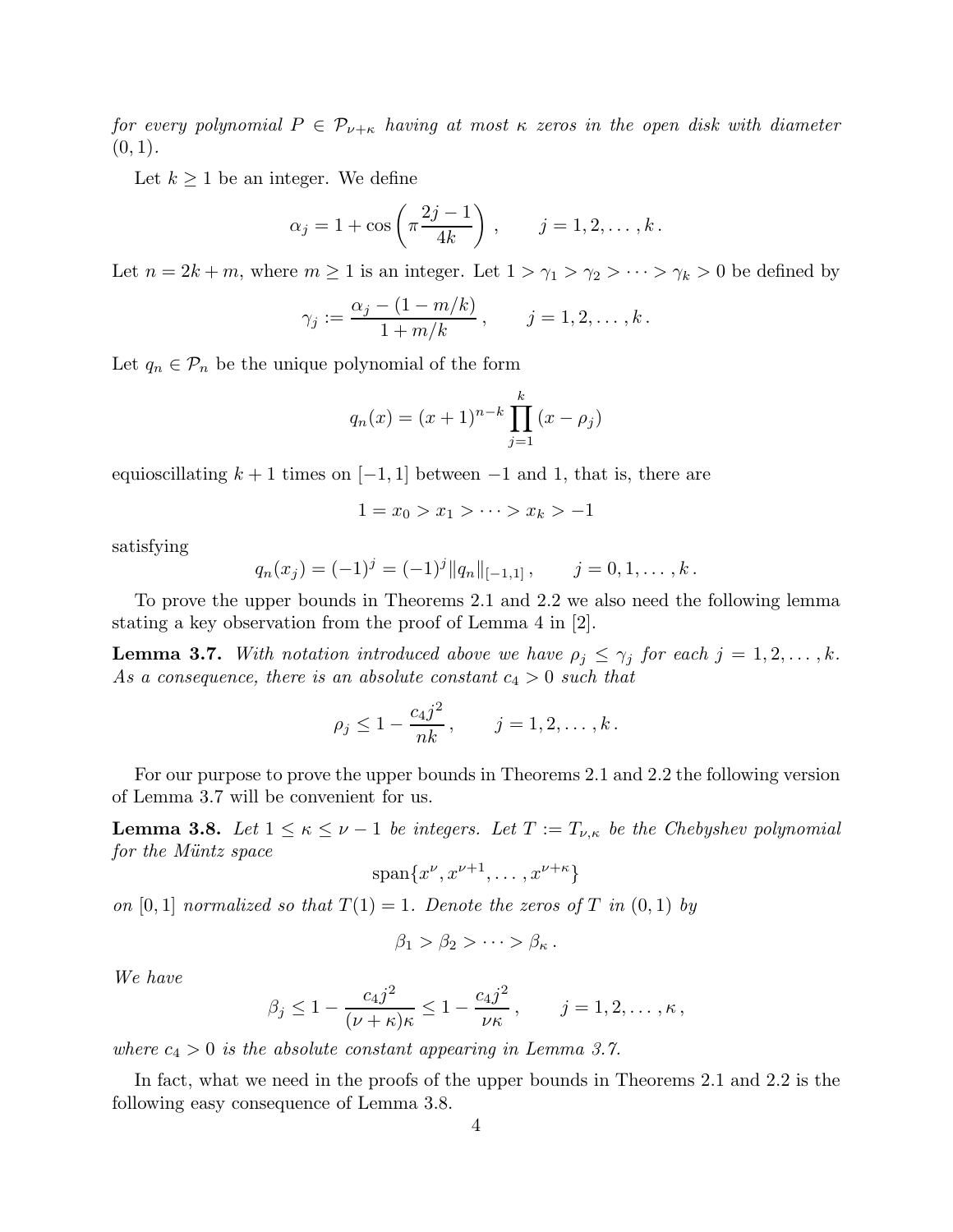**Lemma 3.9.** Let  $\kappa \geq 2$  and  $20\kappa \leq \nu$  be integers. Let  $T := T_{\nu,\kappa}$  be the Chebyshev polynomial for the Müntz space

$$
\mathrm{span}\{x^{\nu}, x^{\nu+1}, \ldots, x^{\nu+\kappa}\}
$$

on [0, 1] normalized so that  $T(1) = 1$ . There is an absolute constant  $c_5 > 0$  such that

$$
\int_0^1 T(u)^2 du \ge \frac{c_5 \kappa}{\nu}.
$$

## 4. Proofs of the Lemmas

*Proof of Lemma 3.1.* Let  $T_k$  be the k-th Chebyshev polynomial defined by

$$
T_k(\cos t) = \cos(kt), \qquad t \in \mathbb{R}.
$$

It is well known that

$$
T_k(x) = 2^{k-1} \prod_{j=1}^k (x - x_j)
$$

where

$$
x_j = \cos\left(\frac{(2j-1)\pi}{2k}\right), \qquad j = 1, 2, \dots, k,
$$

and hence

$$
1 > x_1 > x_2 > \cdots > x_k > -1.
$$

Using Chebyshev's inequality (see E.2 on page 235 of [4], for instance) we have

$$
|Q(x)| \le |T_k(x)| ||Q||_{[-1,1]} = \left(2^{k-1} \prod_{j=1}^k |x - x_j|\right) ||Q||_{[-1,1]}
$$

$$
= \left(2^{k-1} \prod_{j=1}^k |x^2 - x_j^2|^{1/2}\right) ||Q||_{[-1,1]} \le |2x|^k ||Q||_{[-1,1]}
$$

for every  $Q \in \mathcal{P}_k$  and  $x \in \mathbb{R} \setminus (-1, 1)$ .  $\Box$ 

*Proof of Lemma 3.4.* Let  $\delta := k/n \in (0,1)$ . Without loss of generality we may assume that  $||S||_{[0,1]} = 1$ . Therefore

$$
\|R\|_{[1-\delta,1]}\leq (1-\delta)^{-n}
$$

.

Combining this with Lemma 3.3 we obtain that if  $x \in [0, 1 - \delta]$ , then

$$
|S(x)| \le x^{n/2} \cdot |x^{n/2} R(x)|
$$
  
\n
$$
\le x^{n/2} \cdot x^{n/2} \cdot \left| \frac{4x - (4 - 2\delta)}{\delta} \right|^k ||R||_{[1 - \delta, 1]}
$$
  
\n
$$
\le x^{n/2} \cdot x^{n/2} \cdot \left( \frac{4 - 4x}{\delta} \right)^k (1 - \delta)^{-n}
$$
  
\n
$$
\le x^{n/2} \cdot x^{n/2} \left( \frac{4 - 4x}{\delta} \right)^k (1 - \delta)^{-n} = x^{n/2} f(x),
$$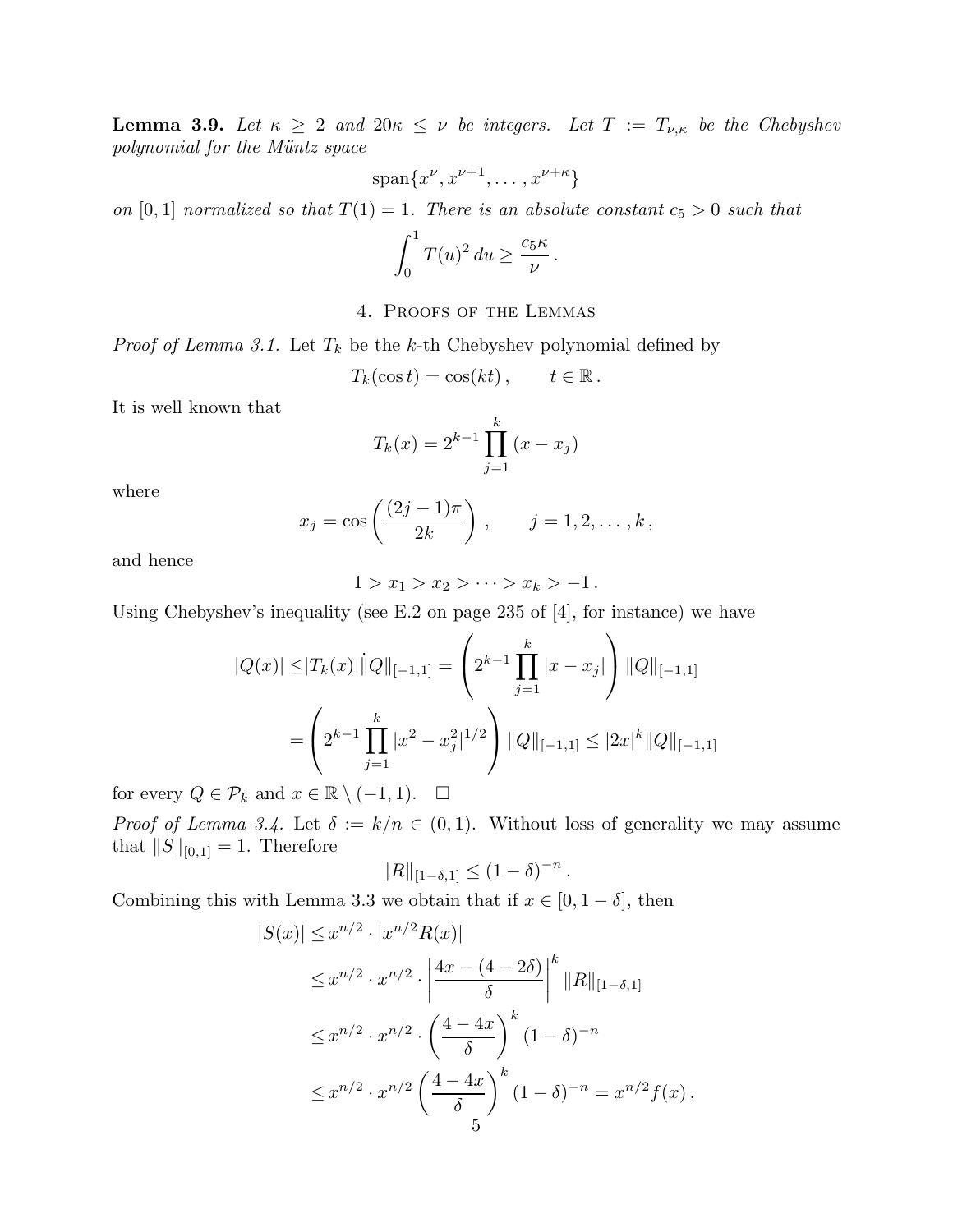where

(4.1) 
$$
f(x) = x^{n/2} \left(\frac{4-4x}{\delta}\right)^k (1-\delta)^{-n}.
$$

To finish the proof we need to show that  $|f(x)| \leq 1$  for every  $x \in [0, 1 - 10k/n]$ . If  $1 - 10k/n < 0$  there is nothing to prove, so we may assume that  $1 - 10k/n \geq 0$ . The function is clearly nonnegative on [0, 1], and by examining the sign of  $f'(x)$  it is easy to see that f is increasing on the interval  $[0, n/(n+2k)]$ , and hence on  $[0, 1-2k/n] \subset [0, n/(n+2k)]$ as well. Using (4.1) to estimate the value of f at  $x = 1 - 10k/n \ge 0$ , we obtain

$$
f(x) = (1 - 10k/n)^{n/2} 40^k (1 - k/n)^{-n} \le (1 - 5k/n)^n 40^k (1 - k/n)^{-n}
$$
  
 
$$
\le (1 - 4k/n)^n 40^k \le e^{-4k} 40^k = \left(\frac{40}{e^4}\right)^k \le 1,
$$

hence  $0 \le f(x) \le 1$  for every  $x \in [0, 1 - 10k/n]$ , indeed.  $\square$ 

Proof of Lemma 3.5. Applying Lemma 3.4 with  $S \in \mathcal{P}_{2n}$  defined by  $S(x)^2 = x^{2n}U(x)$ , where  $U \in \mathcal{P}_{2k}$  is defined by  $U(x) = Q(x)^2(1-x^2)$ , we obtain the lemma.  $\square$ 

*Proof of Lemma 3.9.* As before, denote the zeros of T in  $(0,1)$  by

$$
\beta_1 > \beta_2 > \cdots > \beta_{\kappa}.
$$

We introduce the points of equioscillation  $x_0 > x_1 > \cdots > x_{\kappa}$ , that is,  $T(x_j) = (-1)^j$  and  $\beta_j \in (x_j, x_{j-1})$  for  $j = 1, 2, \ldots, \kappa$ , where  $x_{\kappa} \geq 1 - 10\kappa/\nu \geq 1/2$  follows from Lemma 3.4 and the assumption  $20\kappa \leq \nu$ . We define  $y_j \in (\beta_{j+1}, x_j)$  by

$$
T(y_j) = (-1)^j (1/2), \qquad j = 1, 2, \ldots, \kappa - 1.
$$

The Mean Value Theorem and Lemma 3.6 imply that there are a  $\xi_j \in (x_j, y_j)$  such that

$$
1/2 = |T(x_j) - T(y_j)| = (x_j - y_j)|T'(\xi_j)| \le (x_j - y_j)c_3 \left(\frac{(\nu + \kappa)\kappa}{\xi_j(1 - \xi_j)}\right)^{1/2}
$$
  

$$
\le c_3(x_j - y_j) \left(\frac{(\nu + \kappa)\kappa}{(1/2)(1 - \beta_j)}\right)^{1/2}, \qquad j = 1, 2, ..., \kappa - 1,
$$

and hence

$$
x_j - y_j \ge c_6 \frac{(1-\beta_j)^{1/2}}{(\nu \kappa)^{1/2}}, \qquad j = 1, 2, ..., \kappa - 1,
$$

with an absolute constant  $c_6 > 0$ . Observe that  $|T(x)| \geq 1/2$  on each of the intervals  $[y_j, x_j], j = 1, 2, \ldots, \kappa - 1$ , so

$$
m(\lbrace x \in [0,1] : |T(x)| \ge 1/2 \rbrace) \ge \sum_{j=1}^{\kappa-1} (x_j - y_j) \ge \sum_{j=1}^{\kappa-1} c_6 \frac{(1 - \beta_j)^{1/2}}{(\nu \kappa)^{1/2}},
$$

where  $m(A)$  denotes the Lebesgue measure of a set  $A \subset \mathbb{R}$ . Combining this with Lemma 3.8, we obtain

$$
m(\lbrace x \in [0,1] : |T(x)| \ge 1/2 \rbrace) \ge \sum_{j=1}^{\kappa-1} c_6 \frac{(c_4 j^2/(\nu \kappa))^{1/2}}{(\nu \kappa)^{1/2}} \ge c_7 \sum_{j=1}^{\kappa-1} \frac{j}{\nu \kappa} = \frac{c_5 \kappa}{\nu}
$$

with some absolute constants  $c_7 > 0$  and  $c_5 > 0$ , and the lemma follows.  $\Box$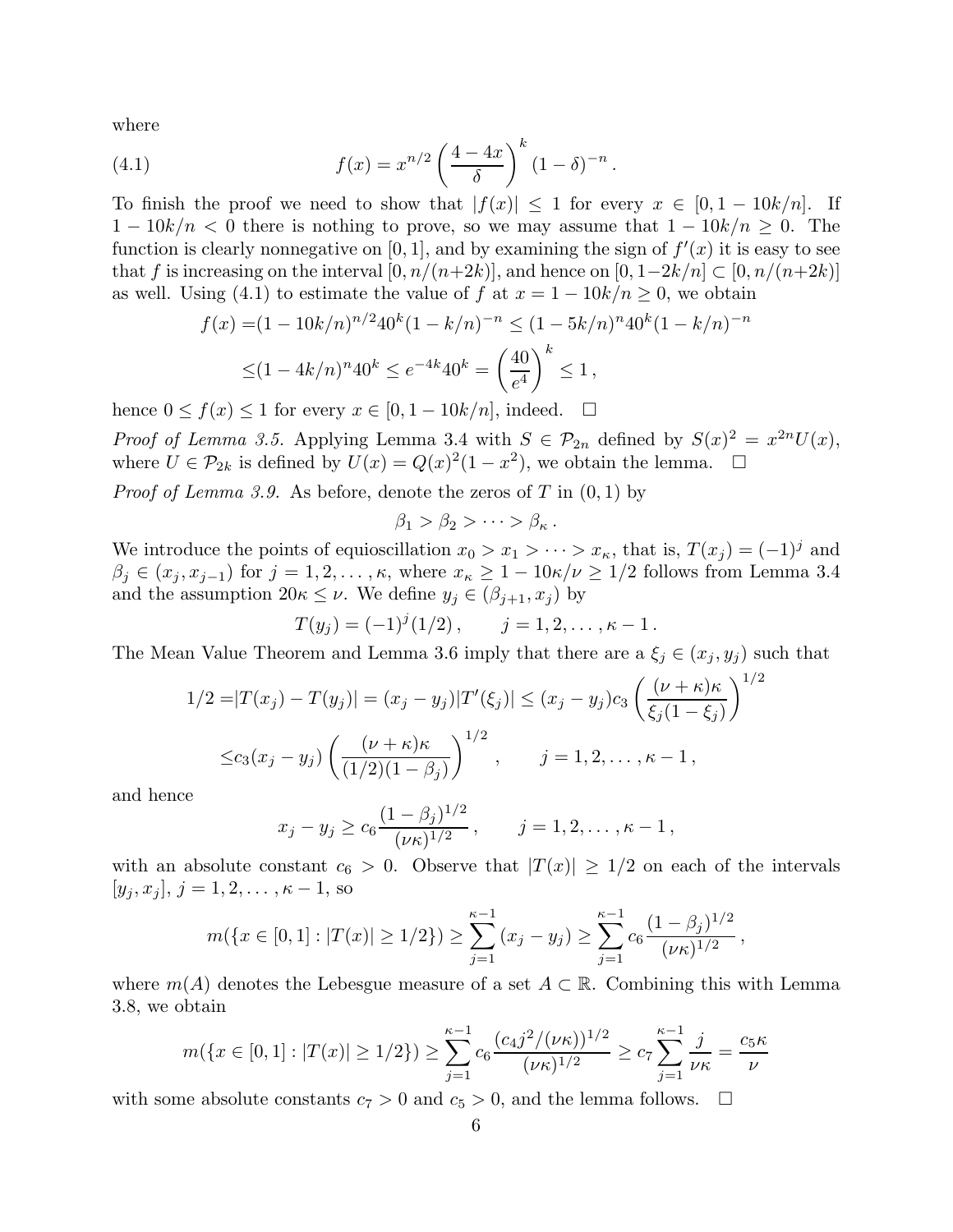## 5. Proofs of Theorems 2.1 and 2.2.

*Proof of the lower bound in Theorem 2.1.* Let  $P \in \mathcal{P}_{n,k}$  be of the form

$$
P(x) = x^{n+1} R(x) , \qquad R \in \mathcal{P}_{k-1} .
$$

We define

$$
S(x) := P'(x) = x^n Q(x),
$$

where  $Q \in \mathcal{P}_{k-1}$  is defined by

$$
Q(x) = (n+1)R(x) - xR'(x).
$$

We also define  $y := \max\{1 - 10k/n, 0\} \ge 0$ . We have

(5.1) 
$$
V_0^1(P) = \int_0^1 |P'(x)| dx = \int_0^y |P'(x)| dx + \int_y^1 |P'(x)| dx
$$

The first term at the right-hand side of (5.1) can be estimated by Lemma 3.4 as

(5.2) 
$$
\int_0^y |P'(x)| dx = \int_0^y |S(x)| dx \le \int_0^y (x^{n/2} ||S||_{[0,1]}) dx \le \frac{2}{n} ||S||_{0,1]^i,
$$

while the second term at the right-hand side of  $(5.1)$  can be estimated as

(5.3) 
$$
\int_{y}^{1} |P'(x)| dx = \int_{y}^{1} |S(x)| dx \le (1 - y) \|S\|_{[0,1]} \le \frac{10k}{n} \|S\|_{[0,1]}.
$$

Combining  $(5.1)$ ,  $(5.2)$ , and  $(5.3)$  we obtain

$$
V_0^1(P) = \int_0^1 |P'(x)| dx \le \frac{2}{n} ||S||_{[0,1]} + \frac{10k}{n} ||S||_{[0,1]} \le \frac{10k+2}{n} ||P'||_{[0,1]},
$$

and the lower bound of Theorem 2.1 follows.  $\Box$ 

Proof of the lower bound in Theorem 2.2. We define

$$
S(x) := P'(x)\sqrt{1 - x^2} = x^n Q(x)\sqrt{1 - x^2},
$$

where  $Q \in \mathcal{P}_{k-1}$  is defined by

$$
Q(x) = (n+1)R(x) - xR'(x).
$$

We also define  $y := \max\{1 - 10k/n, 0\} \ge 0$ , as in the proofs of Theorems 2.1. We have

(5.4) 
$$
V_0^1(P) = \int_0^1 |P'(x)| dx = \int_0^y |P'(x)| dx + \int_y^1 |P'(x)| dx.
$$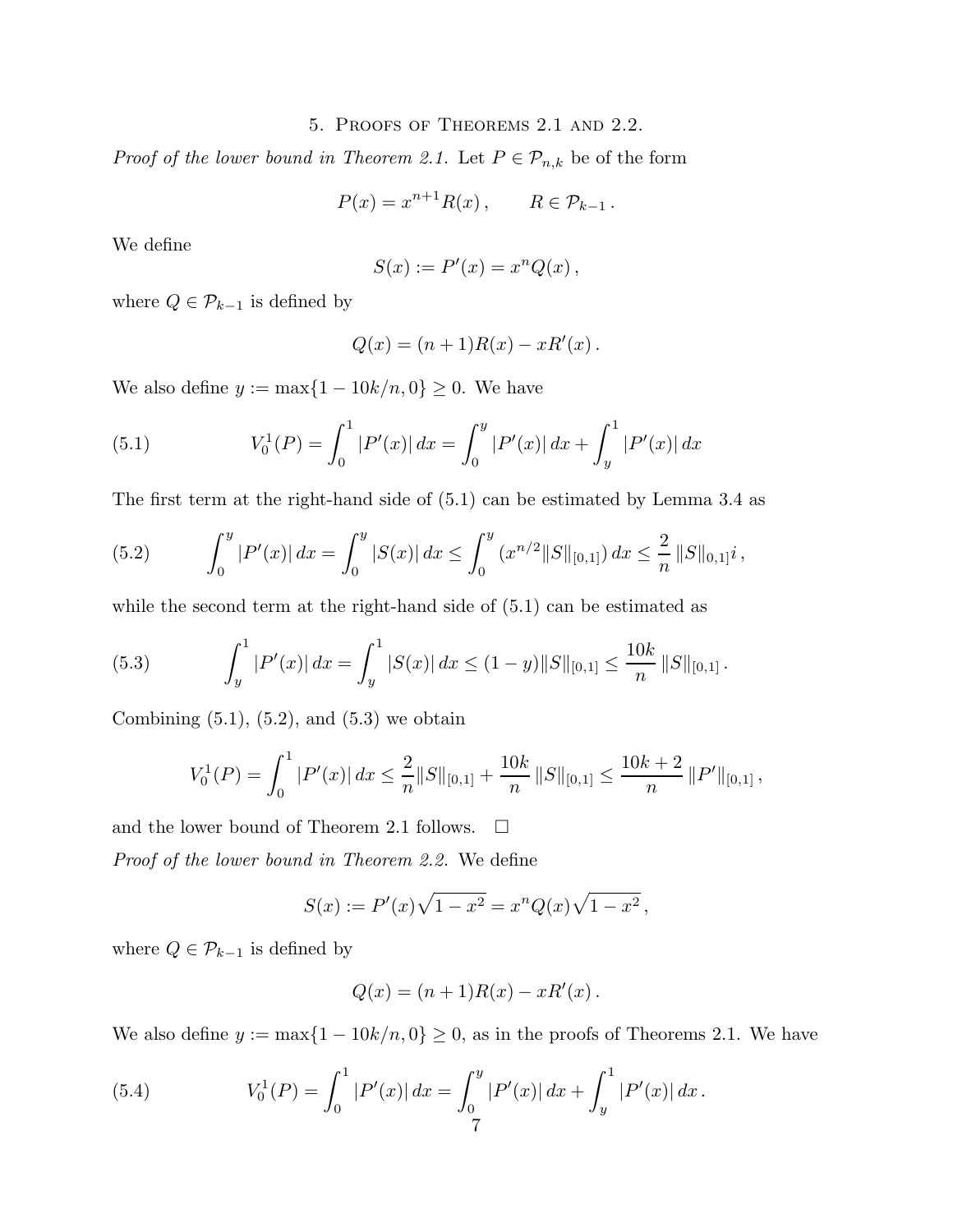The first term at the right-hand side of (5.4) can be estimated by Lemma 3.5 as

$$
(5.5) \qquad \int_0^y |P'(x)| \, dx = \int_0^y |S(x)| (1 - x^2)^{-1/2} \, dx
$$
  
\n
$$
\leq \int_0^y (x^{n/2} \|S\|_{[0,1]}) (1 - y^2)^{-1/2} \, dx
$$
  
\n
$$
\leq \frac{2}{n} \|S\|_{[0,1]} (1 - y)^{-1/2} \leq \frac{2}{n} \|S\|_{[0,1]} (10k/n)^{-1/2}
$$
  
\n
$$
\leq (kn)^{-1/2} \|S\|_{[0,1]},
$$

while the second term at the right-hand side of  $(5.4)$  can be estimated as

$$
(5.6) \qquad \int_{y}^{1} |P'(x)| \, dx = \int_{y}^{1} |S(x)| (1 - x^{2})^{-1/2} \, dx
$$

$$
\leq ||S||_{[0,1]} \int_{y}^{1} (1 - x^{2})^{-1/2} \, dx
$$

$$
\leq ||S||_{[0,1]} \int_{\arccos y}^{\arccos 1} \frac{-\cos t}{\cos t} \, dt = ||S||_{[0,1]} \int_{0}^{\arccos y} \, dt
$$

$$
\leq (2(1 - y))^{1/2} ||S||_{[0,1]} \leq \left(\frac{20k}{n}\right)^{1/2} ||S||_{[0,1]}.
$$

In the third line of  $(5.6)$  we used the substitution  $x = \cos t$ , while in the fourth line (5.6) we used the inequality arccos  $y \leq (2(1-y))^{1/2}$  which follows from the inequality  $\cos \tau \geq 1 - \tau^2/2$  with  $\tau = \arccos y$ . (Note also that (5.5) and (5.6) show that in the sum on the right-hand side of (5.4) the second term is the dominating one.) Combining (5.4),  $(5.5)$ , and  $(5.6)$  we obtain

$$
V_0^1(P) = \int_0^1 |P'(x)| dx \le (kn)^{-1/2} ||S||_{[0,1]} + \left(\frac{20k}{n}\right)^{1/2} ||S||_{[0,1]} \le 6(k/n)^{1/2} ||S||_{[0,1]},
$$

and the lower bound of Theorem 2.2 follows.  $\Box$ 

*Proof of the upper bound in Theorem 2.1.* If  $1 \leq k \leq 5$ , then the upper bound of the theorem follows by considering  $P \in \mathcal{P}_{n,k}$  defined by  $P(x) = x^{n+1}$ . So we can assume that  $k \geq 6$ . Without loss of generality we may assume that  $n = 2\nu \geq 0$ ,  $k = 2\kappa + 2 \geq 6$  are even, and  $20\kappa \leq \nu$ . Let  $T := T_{\nu,\kappa}$  be the Chebyshev polynomial for the Müntz space

$$
\mathrm{span}\{x^{\nu}, x^{\nu+1}, \ldots, x^{\nu+\kappa}\}
$$

on [0, 1] normalized so that  $T(1) = 1$ . We define  $P \in \mathcal{P}_{n+k-1}$  of the form

$$
P(x) = x^{n+1}Q(x), \qquad Q \in \mathcal{P}_{k-2},
$$
8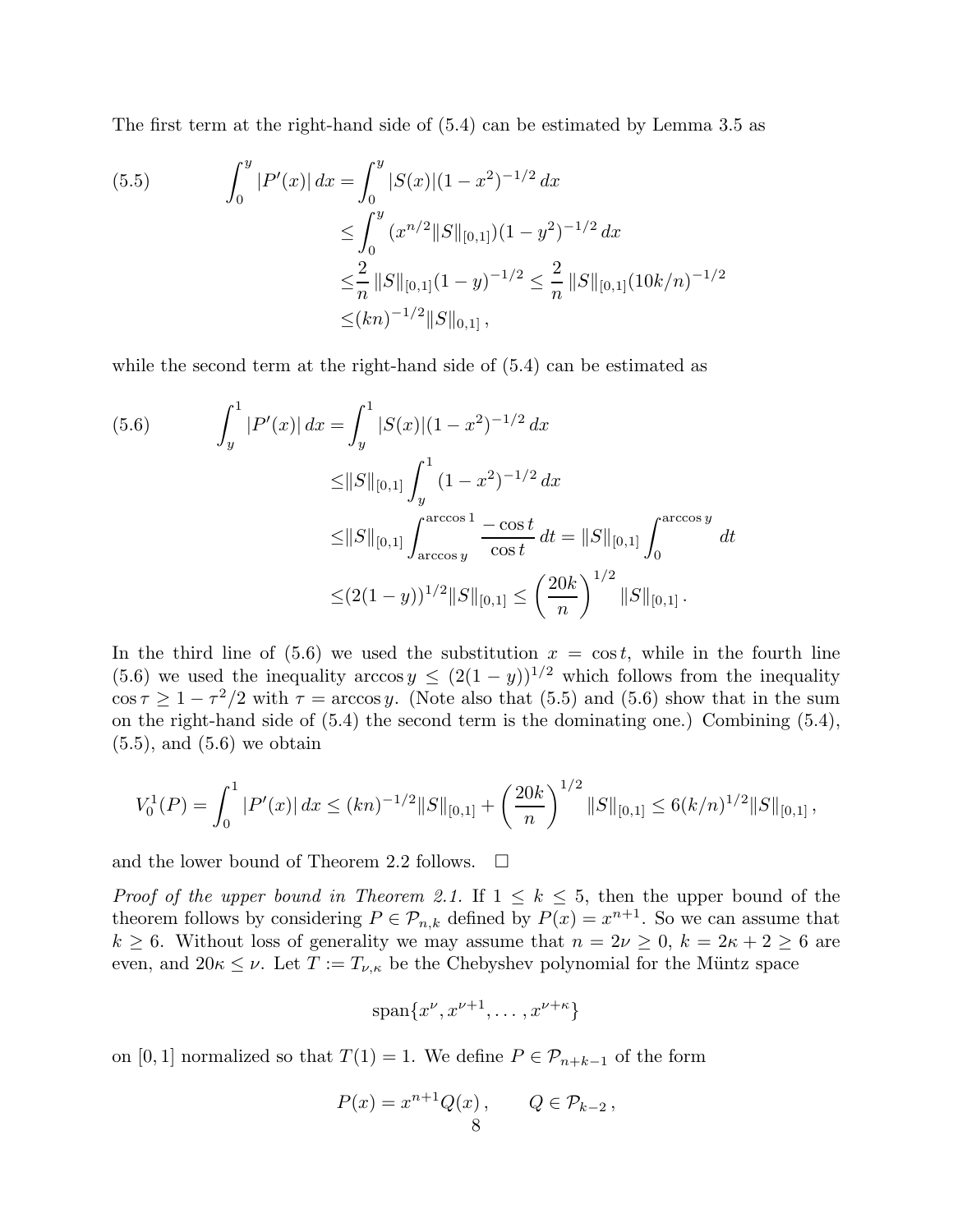by

$$
P(x) = \int_0^x T(u)^2 du.
$$

Lemma 3.9 implies that

(5.7) 
$$
P(1) = |P(1)| \ge \frac{c_5 \kappa}{\nu}
$$

Observe that

$$
|P'(y)| = T(y)^2 \le 1, \qquad y \in [0,1],
$$

.

and hence

$$
(5.8) \t\t\t ||P'||_{[0,1]} \le 1.
$$

Combining  $(5.7)$  and  $(5.8)$  we have

$$
\frac{\|P'\|_{[0,1]}}{|P(1)|} \le \frac{1}{c_5 \kappa/\nu} = \frac{1}{c_5} \frac{\nu}{\kappa} \le \frac{c_8 n}{k}
$$

with an absolute constant  $c_8 > 0$ , and the upper bound of Theorem 2.1 follows.  $\Box$ 

*Proof of the upper bound in Theorem 2.2.* If  $1 \leq k \leq 5$ , then the upper bound of the theorem follows by considering  $P \in \mathcal{P}_{n,k}$  defined by  $P(x) = x^{n+1}$ . So we can assume that  $k \geq 6$ . Without loss of generality we may assume that  $n = 2\nu \geq 0$ ,  $k = 2\kappa + 2 \geq 6$  are even, and  $20\kappa \leq \nu$ . We define  $P \in \mathcal{P}_{n+k-1}$  of the form

$$
P(z) = x^{n+1} Q(x) , \qquad Q \in \mathcal{P}_{k-2} ,
$$

by

$$
P(x) = \int_0^x T(u)^2 du,
$$

as in the proof of the upper bound in Theorem 2.1. Let  $y$  be a number such that

$$
|P'(y)\sqrt{1-y^2}| = ||P'(x)\sqrt{1-x^2}||_{[0,1]}.
$$

Lemma 3.5 implies that  $y \ge 1 - 10k/n$ , and hence

$$
(5.9) \quad ||P'(x)\sqrt{1-x^2}||_{[0,1]} = |P'(y)\sqrt{1-y^2}| = T(y)^2\sqrt{1-y^2} \le \sqrt{1-y^2} \le \left(\frac{20k}{n}\right)^{1/2}
$$

.

Combining  $(5.7)$  and  $(5.9)$  we have

$$
\frac{\|P'(x)\sqrt{1-x^2}\|_{[0,1]}}{|P(1)|} \le \frac{(20k/n)^{1/2}}{c_5k/n} \le c_9 \left(\frac{n}{k}\right)^{1/2}
$$

with an absolute constant  $c_9 > 0$ , and the upper bound of Theorem 2.2 follows.  $\Box$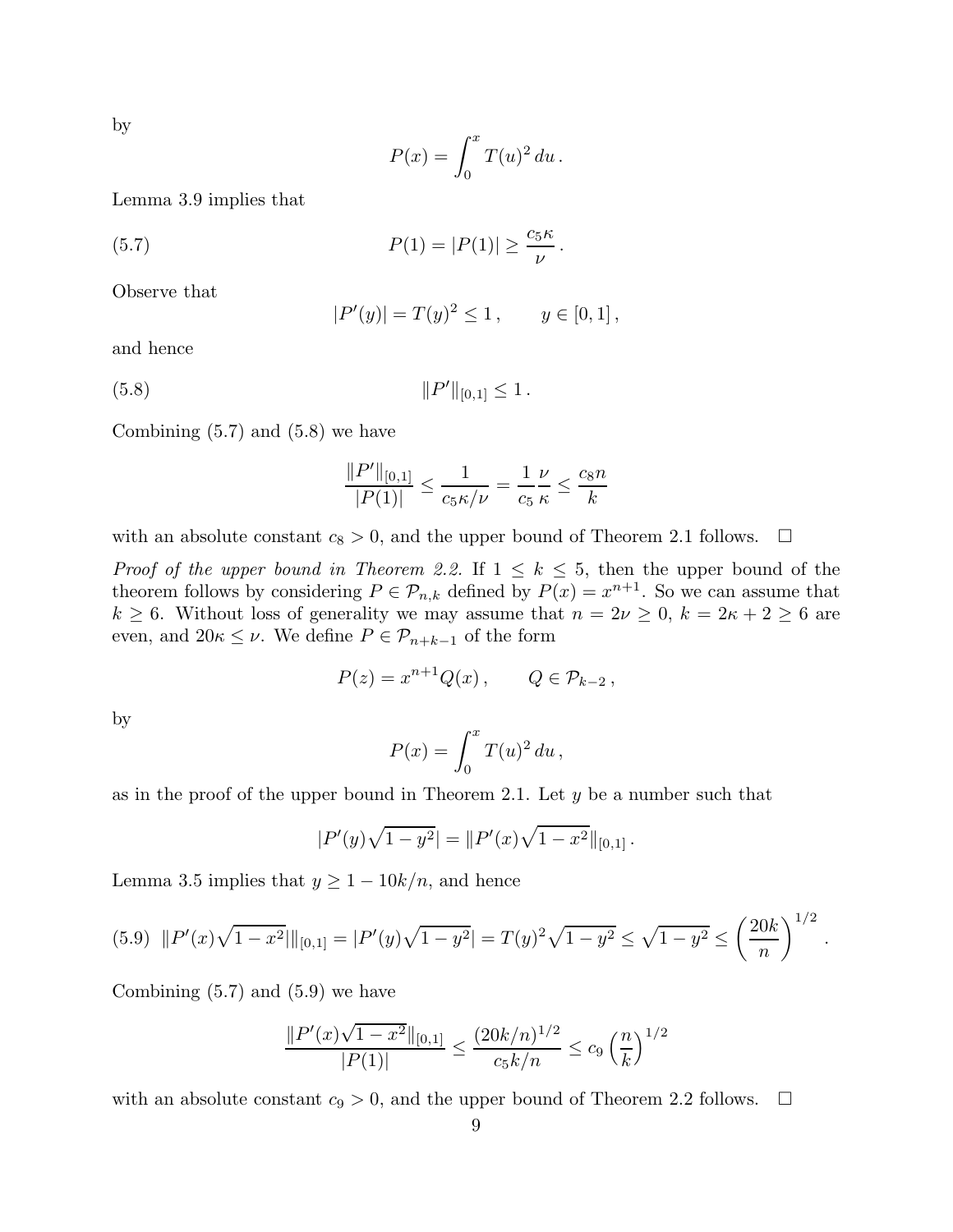#### 6. Acknowledgement

The author thanks Szilárd Révész for checking the details of the proofs in this paper and for his suggestions to make the paper more readable.

### **REFERENCES**

- 1. I. Borosh, C.K. Chui, and P.W. Smith, *On approximation of*  $x^N$  *by incomplete polynomials*, J. Approx. Theory 24 (1978), 227–235.
- 2. P.B. Borwein, *Markov's inequality for polynomials with real zeros*, Proc. Amer. Math. Soc. 93 (1985), 43–48.
- 3. P.B. Borwein and T. Erd´elyi, *Markov-Bernstein-type inequalities for classes of polynomials with restricted zeros*, Constr. Approx. 10 (1994), 411–425.
- 4. P.B. Borwein and T. Erd´elyi, *Polynomials and Polynomial Inequalities*, Springer-Verlag, New York, 1995.
- 5. T. Erd´elyi, *Inequalities for exponential sums via interpolation and Tur´an-type reverse Markov inequalities*, in: Frontiers in interpolation and approximation, Monographs and Textbooks in Pure and Appl. Math. (Boca Raton) Vol. 282, ed. by N. Govil at al., Chapman & Hall/CRC, Boca Raton, FL, 2007, pp. 119–144.
- 6. T. Erd´elyi, D. Hardin, and E.B. Saff, *Inverse Bernstein Inequalities and Min-Max-Min Problems on the Unit Circle*, Mathematika 61 (2015), no. 3, 581–590.
- 7. J. Er˝od, *Bizonyos polinomok maximum´anak als´o korl´atj´ar´ol*, (in Hungarian)., Mat. Fiz. Lapok 46 (1939), 58–82.
- 8. A. Eskenazis and P. Ivanisvili, *private e-mail communications* (2018).
- 9. P.Yu. Glazyrina and Sz.Gy. Révész, *Turán type oscillation inequalities in*  $L_q$  *norm on the boundary of convex domains*, Math. Inequal. Appl. 20 (2017), no. 1, 149–180.
- 10. P.Yu. Glazyrina and Sz.Gy. Révész, *Turán type converse Markov inequalities in* L<sub>a</sub> on a gen*eralized Er˝od class of convex domains*, J. Approx. Theory 221 (2017), 62–76.
- 11. N. Levenberg and E. Poletsky, *Reverse Markov inequalities*, Ann. Acad. Fenn. 27 (2002), 173– 182.
- 12. G.G. Lorentz, M. von Golitschek, and Y. Makovoz, *Constructive Approximation, Advanced Problems*, Springer, Berlin, 1996.
- 13. G.V. Milovanović D.S. Mitrinović, and Th.M. Rassias, *Topics in Polynomials: Extremal Problems, Inequalities, Zeros*, World Scientific, Singapore, 1994.
- 14. Sz.Gy. Révész, *On a paper of Erőd and Turán-Markov inequalities for non-flat convex domains*, East J. Approx. 12 (2006), no. 4, 451–467.
- 15. Sz.Gy. R´ev´esz, *Tur´an type reverse Markov inequalities for compact convex sets*, J. Approx. Theory 141 (2006), no. 2, 162–173.
- 16. Sz.Gy. Révész, *Tuán-Erőd type converse Markov inequalities for convex domains on the plane*, in: Complex analysis and applications'13, Bulgarian Acad. Sci., Sofia, 2013, pp. 252–281.
- 17. E.B. Saff and R.S. Varga, *The sharpness of Lorentz's theorem on incomplete polynomials*, Trans. Amer. Math. Soc. 249 (1979), 163–186.